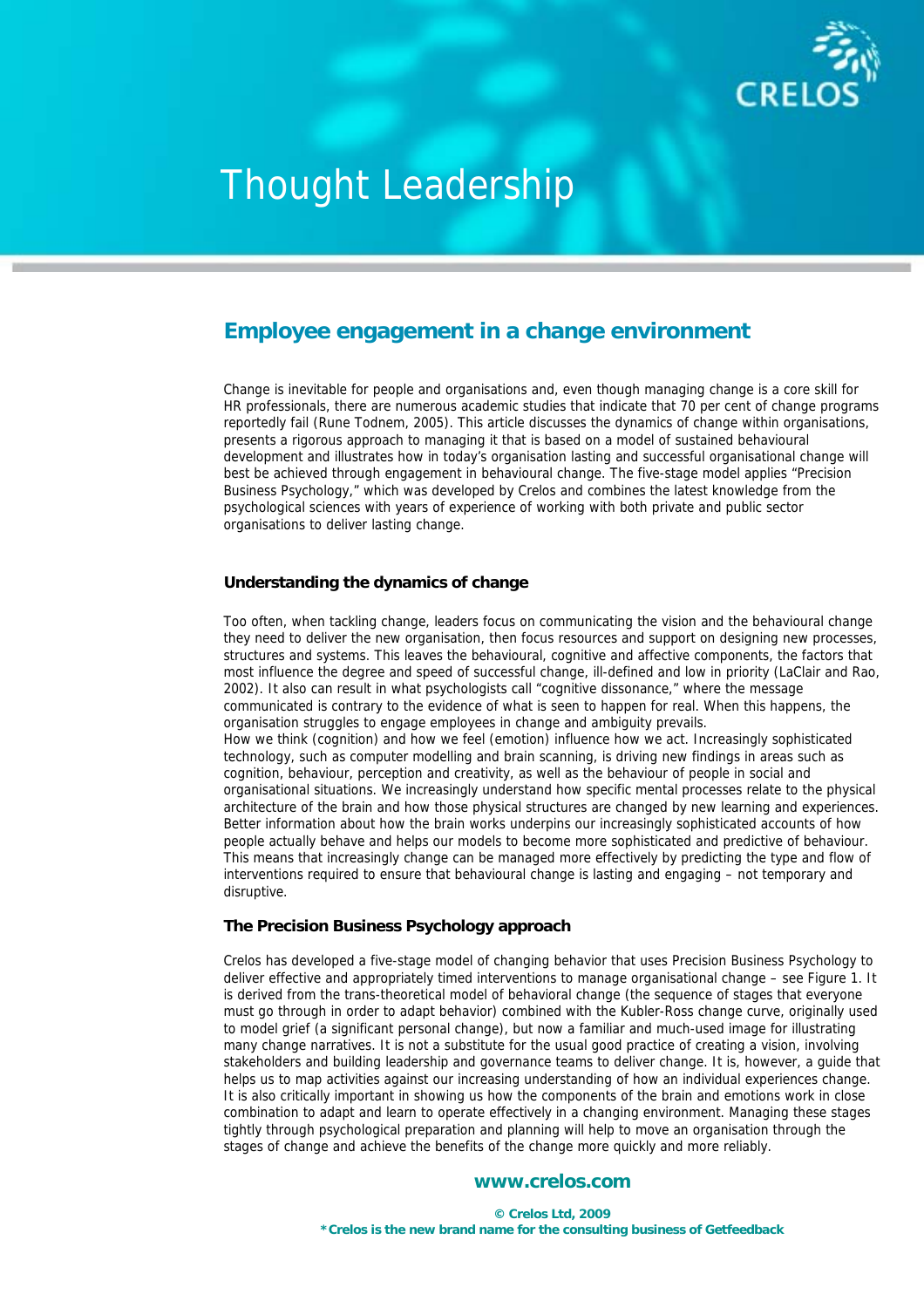

The five-stage model consists of the following:

1. Status quo – defining precisely the current and future state and what the journey will look like to get there.

2. Building awareness – assessment of the gap in terms of behaviours, attitudes and skills and the key stages of change required.

3. Preparation – personalizing the journey and understanding what needs to happen for the change to take place, which mental models need to be redesigned, how success will be measured and who will be involved.

4. Action – teaching, learning, developing and celebrating success.

5. Maintenance – recognizing change, engaging others in mentoring the change and continuing to celebrate success.





## **Stage 1: The status quo**

The first of these stages is the status quo – focusing on what things really look like now by forming a full and accurate picture of your current position. It is important to be able to define precisely what success looks like and be able to articulate inspirationally what needs to change and why in order to succeed. It's about inspiring people – for example, for an aspiring Olympic athlete it's about knowing the percentage improvement required to be the next record breaker and precisely what that means in training times, strength and mental conditioning. In commercial terms this could be identifying that clients' needs are changing and a complete new innovation is needed to address their needs. To articulate what attitudes, behaviours and skills are required to deliver this, why it is important and how these skills will be developed demands precision.

## **www.crelos.com**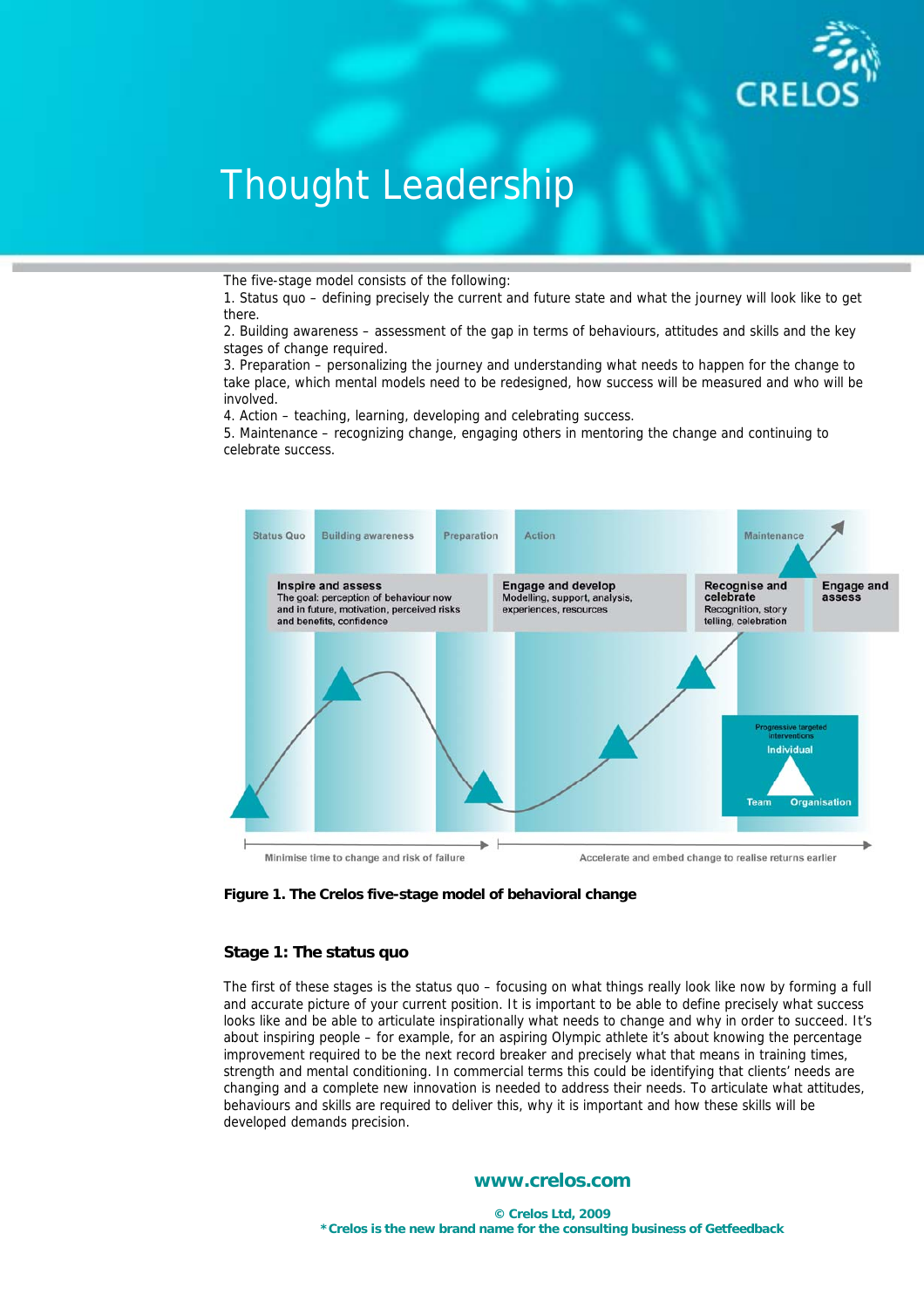

### **Stage 2: Building awareness**

Assessment and personal communication are crucial to building awareness. Armed with full knowledge of the status quo – where an individual or organisation is starting from in terms of attitudes, knowledge or competence, for example – the gap must be clearly evaluated and the challenge of what to change needs to be clearly articulated at a personal and organisational level. At this stage it is detailed evaluation of people that is crucial to success.

### **Stage 3: Preparation**

This is when people start thinking about what they must do to make the required change. At this point the pivotal activity is to engage people to explore the risks of failure and the positives of success. To change behaviour requires the neural pathways in the brain to reorganize, and for old connections to be broken and new pathways formed. Positive emotional experiences help this to happen. For an aspiring non-smoker, for example, it's vital that the new behavior, frequently wrongly articulated as not smoking, is translated to positive actions such as "spending more time enjoying being outside in the fresh air." Actions that are associated with positive and memorable experiences are more likely to be repeated. For these new actions to be associated with positive and memorable experiences shouldn't be left to chance but should be planned carefully. Events where individuals and groups formulate their own solutions about what they will do differently, how they want this to feel and what will make this happen are critical to success at this stage.

In our model it is only at this stage in people's behavioural "journey" that change can begin. Unfortunately, however, this stage is the usual starting point for many organisations and, without prior investment in inspiring, assessing and engaging your people, explains why so many change programs fail. For the later two stages we adopt the same precision in planning and use of psychology. This enables change to happen sooner, for instance generating the required commercial benefits more quickly. Through the previous stages of the model, organisations come to understand the different contexts in which their people are making change and so gain an insight into each person's likely psychological journey. Because each person's experience of the same transition can be so different it is critical to be able to precisely measure the smallest changes, in order to identify when they occur, reinforce them and celebrate them. This is precise work and requires the most successful assessment and engagement tools, reinforcing the success of change so far and helping to measure its success.

### **Stage 4: Taking action**

This is when an organisation's focus should turn to developing its people. In order for any change to be lasting and effective, it should be reinforced with the right learning and development experiences, delivered at the right time. Our Precision Business Psychology approach builds on insights from the latest neuroscientific research, identifying the strategies and behaviours that best promote long-term learning. For example, there are five known major promoters of learning: innate learning devices (Gallistel, 1990, 2004) (such as imitation and obligation computation – what we owe others and what they owe us), repetition (Squire and Kandel, 2000), excitement at the time of learning (Cahill et al., 2003; LeDoux, 2002), eating carbohydrates at the time of learning (Gold et al., 2002) and eight to nine hours sleep after learning (Kuriyama et al., 2004). While some of these are harder to control in organisations than others, this knowledge can be used to create effective training and development programs and enhance the likelihood that investment in learning has the desired effect. In this way a full range of targeted interventions can be developed, from classroom training, inspirational events and group facilitation to individual and team coaching, setting up networking groups and putting in place support mechanisms such as mentoring schemes.

## **www.crelos.com**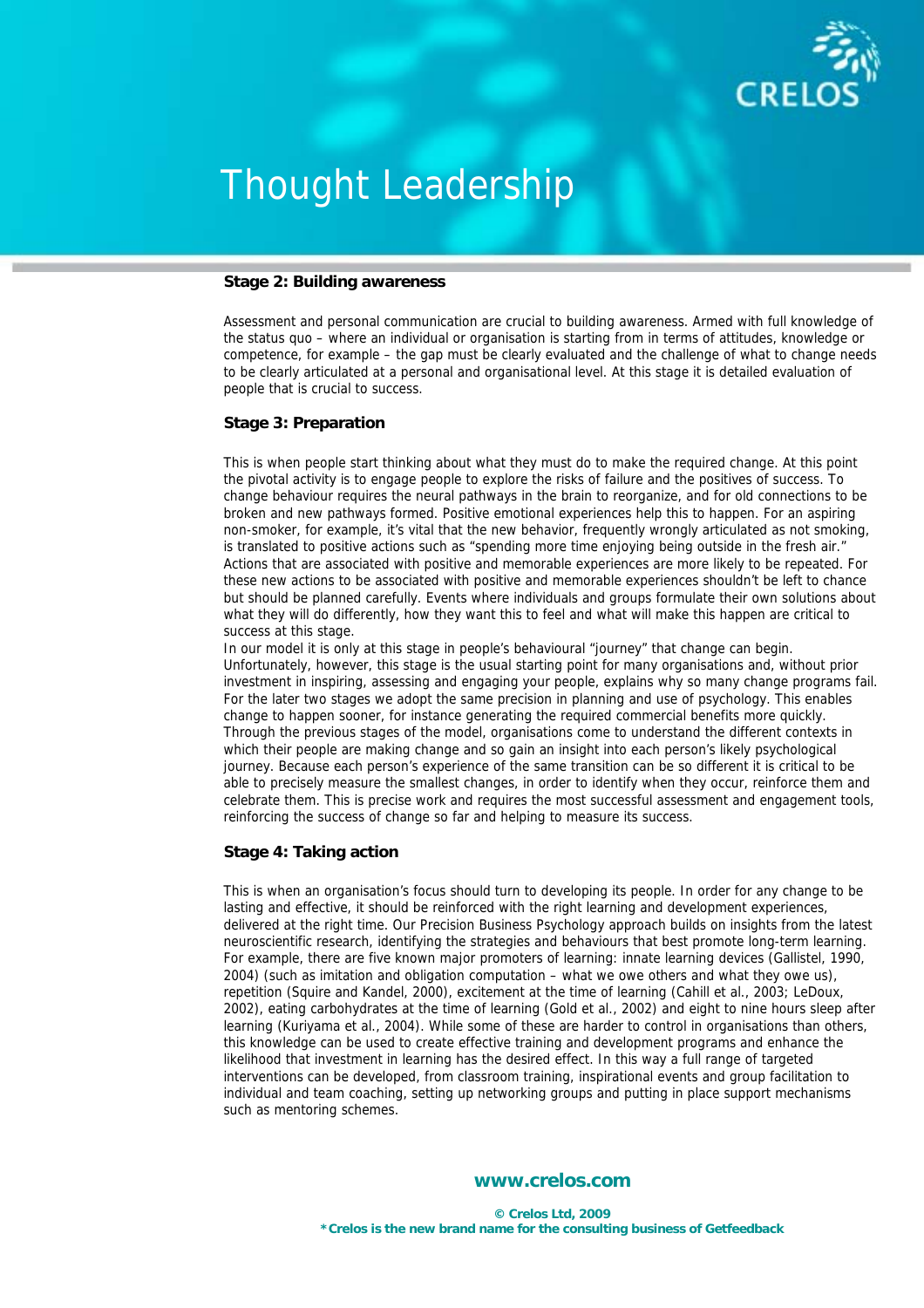

### **Stage 5: Maintenance**

At this stage the onus turns to sustaining change. This is a time to celebrate all that has been achieved but it is not the end. To thoroughly embed the new status quo requires re-assessment of your success to date and learning from the process to inform people change management in the future. This is also a time to reassess business aims and strategy in light of the changed situation. It's an opportunity to make the most of the learning experience the organisation has been through to sustain its ability to adapt and meet future challenges.

## **The model in action at Costain**

Costain operates in the UK construction industry, which is worth in excess of £80 billion and is forecast to grow at 3 percent per year until 2010. The "Blueprint for UK Construction 2006-2010" report from ConstructionSkills, a UK government Sector Skills Council, forecasts that this growth will require upwards of 88,000 recruits into the sector per year. While migrant workers from Eastern Europe provide a much needed talent pipeline, there is little evidence that this pipeline will provide sufficiently skilled workers to lead on middle and senior management roles. This represents a significant talent management challenge for organisations such as Costain that seek to deliver excellence.

The ability to resource projects with sufficiently skilled project managers is critical to maximizing project performance. In construction and civil engineering projects, most of which last for a number of years, it is the ability of the project manager to get the best from a complex web of stakeholders, including planners, designers, engineers and clients, that can make the single biggest difference to project success or failure. To tackle this challenge, in 2006 Costain set up, with Crelos and other partners, a highly targeted Project Management Academy using the Crelos five-stage model of behavioural change to build skills and engage employees in the changes required to succeed.

## **Costain's Project Management Academy: Stage one**

To inspire the need for change, a number of Costain's industry-leading project managers were profiled to identify the precise combination of technical knowledge, competence and behaviours behind their success, as well as the optimum stages of career progression. By employing a combination of psychometric assessments, technical skill assessments and observation using a technique known as ORCE – observe, record, classify and evaluate – a robust profile was generated showing what excellence looks like and how to develop it. The precision with which this was defined ensures that all staff are clear of the goal, what they can do to progress towards it and the contribution that excellence in project management will make to the business strategy to "Be number one." Considerable emphasis is placed on enrolment in the Academy, with all nominations supported by the board. This helps to create a sense of anticipation and inspiration about the journey ahead.

## **Costain's Project Management Academy: Stage two**

Once on board, delegates are first evaluated for their career aspirations, current technical abilities and project management knowledge and experience. This is followed by rigorous assessment against a newlydefined role profile to identify learning needs, using key behaviours based on the Schroder highperformance behavioural framework – such as conceptual agility, enabling openness, forming concepts and empowering action. Assessment tools include one-to-one interviews, 360 degree feedback and a development centre. Because project managers lead in highly complex dynamic environments with multiple stakeholders, the development centre was created to assess behaviour through a fast-moving

## **www.crelos.com**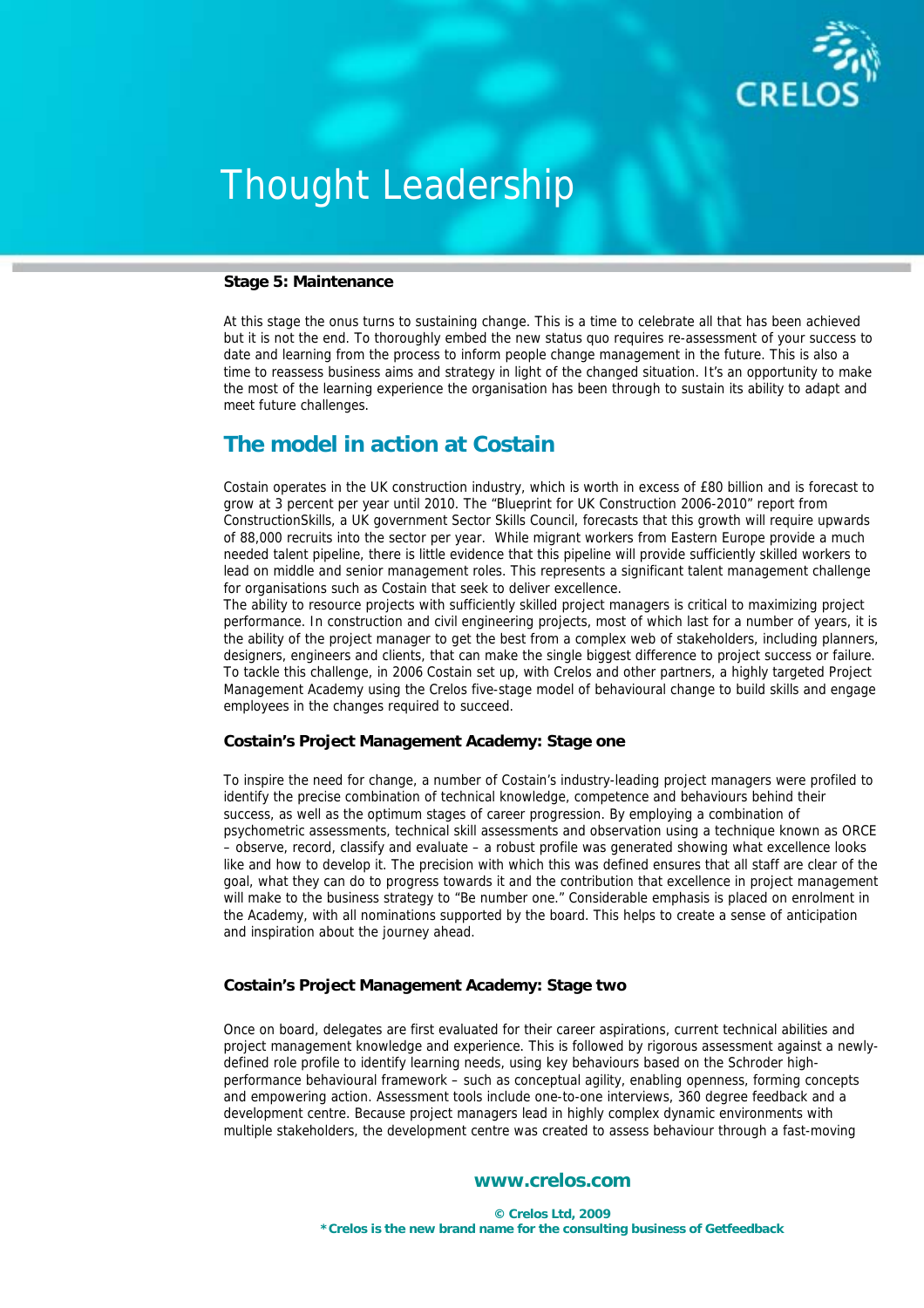

civil emergency simulation that showcases high performance behaviours. Numerical and verbal reasoning are measured through psychometric tests.

## **Costain's Project Management Academy: Stage three**

When using the Crelos model of behavioural change, significant time should be given to preparing for development. Irrespective of the level at which the employee has entered the Academy (there are nine levels, from graduate to project director), he or she is supported to create a personalized development plan with a pathway trigger to get to the next level. Most importantly, the feedback and planning phase is carefully managed and supported to ensure that the correct mental preparation for change happens. Particular attention is paid to helping individuals unpick their mental model of how they operate now, what will need to change to support their development and how success will be measured. Measures include targeted professional qualifications through the Association of Project Managers, behavioural change measured by 360 degree feedback and project level metrics, such as project profitability, customer service, quality and accident frequency rate.

## **Costain's Project Management Academy: Stage four**

The fourth stage, development, is unique for each person and includes specific on-the-job assignments as well as coaching, mentoring and off-site development workshops. A full learning cycle model is used and as much emphasis is placed on behavioural development as is placed on gaining appropriate experience and technical skills.

## **Costain's Project Management Academy: Stage five**

Stage five of the model is sustaining behavioural change through celebration, self-management, measurement and recognition. In Costain, a project manager-run forum with 220 members has already organized its own annual conference and some of the Academy's first project managers are acting as mentors for the next enrolment.

The application of clear progression through the Academy in combination with project metrics and behavioural change monitoring provides powerful data to motivate continuous improvement and continuous motivation to strive for change. Other Academy programs run by Crelos have demonstrated that those individuals who develop the fastest outperform their peers by as much as 20 percent. The Costain Academy is addressing a key business need by driving change through engagement in skill development and praise comes from outside Costain as well as within. ConstructionSkills is a supporter of this approach and described the Academy at a ConstructionSkills forum as "a model of best practice project management development in construction." Internal support for the Academy is demonstrated by continued investment and by feedback from participants who describe the Academy as "critical to their current development and achieving future career goals."

### **References**

Cahill, L., Gorski, L and Le, K (2003) "Enhanced human memory consolidation with post-learning stress: Interaction with the degree of arousal at encoding", Journal of Learning & Memory Vol.10 pp. 270-274 Gallistel, C. R. (1990) The Organisation of Learning, Bradform Books/MIT Press, Cambridge, MA.

## **www.crelos.com**